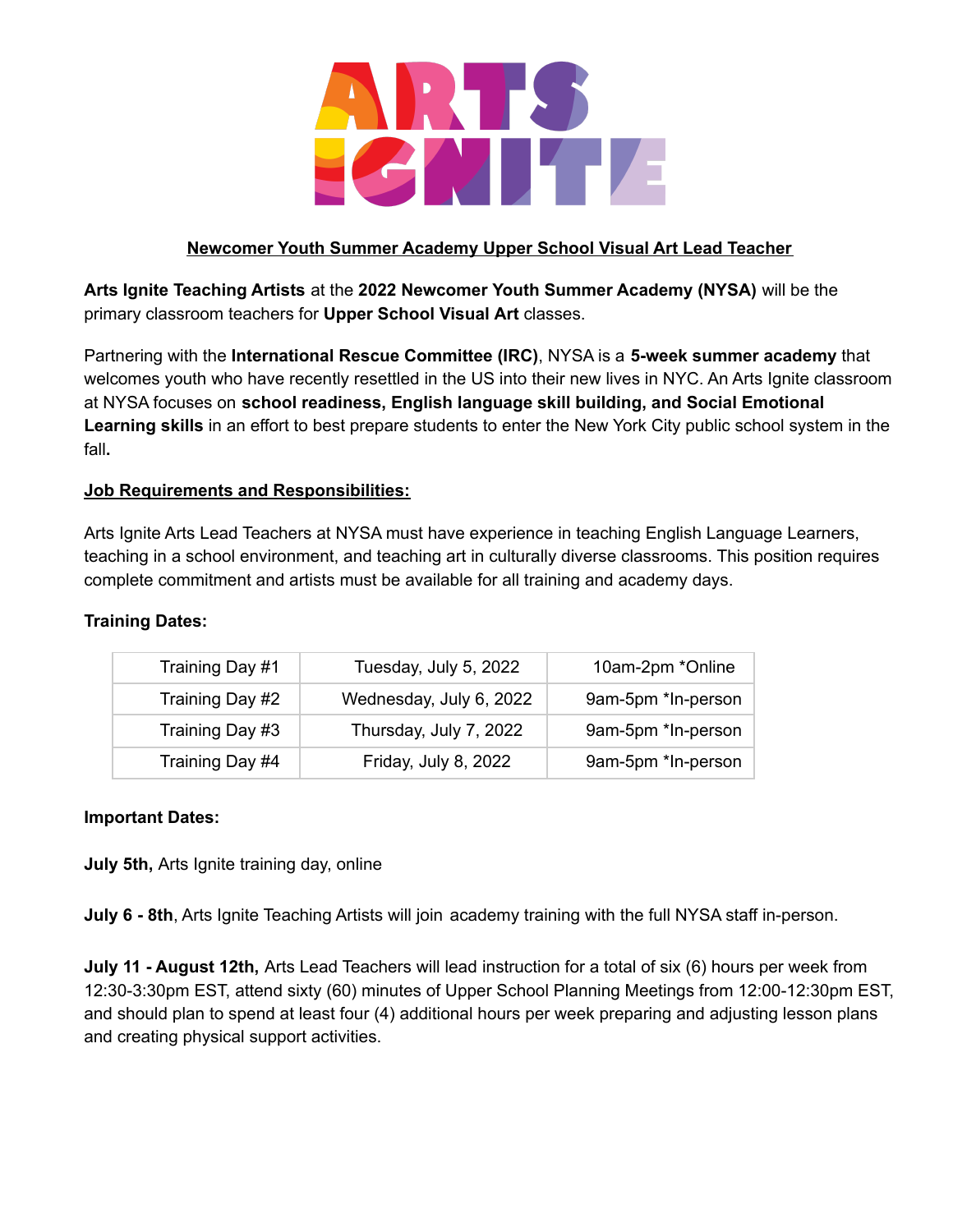| <b>Upper School Weekly Teaching Schedule:</b> |                            |         |                                         |          |                                 |  |  |
|-----------------------------------------------|----------------------------|---------|-----------------------------------------|----------|---------------------------------|--|--|
| <b>Upper School Visual Art</b>                |                            |         |                                         |          |                                 |  |  |
|                                               | Monday                     | Tuesday | Wednesday                               | Thursday | Friday                          |  |  |
| 12:00-12:30pm                                 | Planning<br><b>Meeting</b> |         | [12:00-1:00] Planning<br><b>Meeting</b> |          |                                 |  |  |
| lPeriod 4<br>$[12:35$ pm-1:25pm] $ US2$       |                            |         | $[1:05$ pm-1:50pm] US2                  |          |                                 |  |  |
| lPeriod 5<br>$[1:30$ pm-2:20pm]               | US3                        |         | $[1:55$ pm-2:40pm] US3                  |          | <b>FIELD TRIP</b><br>(Optional) |  |  |
| lPeriod 6<br>$[2:25pm-3:20pm]$                | LS1                        |         | [2:45pm-3:30pm]LS1                      |          |                                 |  |  |
| Dismissal [3:20pm<br>$-3:30$                  | <b>Final Huddle</b>        |         | [3:30pm] Final Huddle                   |          |                                 |  |  |

Class size is approximately 20-25 students.

**Tuesday, July 19th and August 9th,** all Arts Ignite NYSA staff members will be required to participate in virtual team development meetings from 10:00am – 12:00pm.

**Friday, July 29th**, all Arts Ignite NYSA staff members are requested to be available for participation for our Arts Olympics on Governors Island

**Friday, August 12th**, all Arts Ignite NYSA staff members are required to be available for participation in graduation

*Note:* This summer, Arts Ignite Teaching Artists are invited to participate in optional full academy community in-person field trip days held on Fridays, including an outdoor graduation park party on Friday, August 12th. More details and COVID-19 safety guidelines for in-person events are forthcoming.

## **Lead Teacher Core Responsibilities Include:**

• Curriculum building and lesson planning for weekly classes.

• Planning and teaching age-appropriate and culturally relevant lessons that focus on English Language skill building, school readiness, and the development of soft skills.

• Preparing a 2-4 minute performance or visual art showcase of student artwork/projects for each Upper